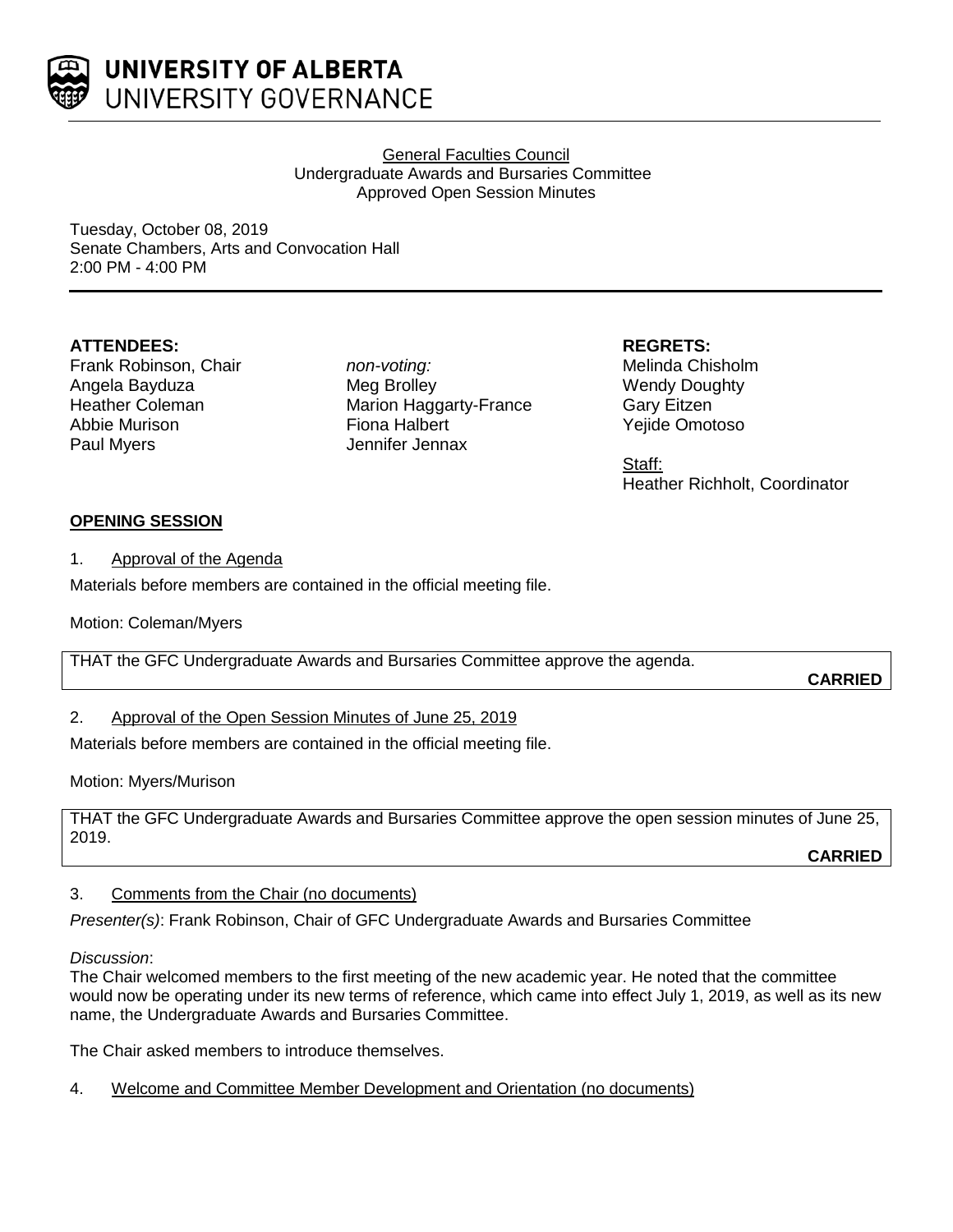- **EXECOVERTANCE And Committee Mandate**
- Student Financial Support Overview

*Presenter(s)*: Marion Haggarty-France, University Secretary; Meg Brolley, Secretary to GFC and Manager of GFC Services; Fiona Halbert, Assistant Registrar, Student Financial Support

## *Discussion*:

Ms Haggarty-France and Ms Brolley gave a presentation on the structure of academic governance at the University of Alberta. They spoke about recent changes to processes stemming from the recommendations of the ad hoc Committee on Academic Governance Including Delegated Authority. They also covered the mandate and role of the Undergraduate Awards and Bursaries Committee, recent agenda topics, and meeting logistics. Ms Haggarty-France and Ms Brolley highlighted the importance of early consultation, which allows opportunities for members to engage in early and meaningful debate on important issues. They explained that by participating, members could contribute to the content of significant proposals and shape the direction of policy on matters of significant academic importance or interest, before items proceed through the regular approval pathways.

Ms Halbert introduced her team and gave an overview of how the award and bursary terms that routinely come forward for approval were developed. She explained some restrictive award terms, and spoke about how the input of the committee influences the work of Student Financial Support at the Office of the Registrar.

# **DISCUSSION ITEMS**

## 5. 2018-2019 Annual Report on Undergraduate Student Financial Support and Accompanying Overview

Materials before members are contained in the official meeting file.

*Presenter(s)*: Melissa Padfield, Interim Vice-Provost and Registrar; Amy Dambrowitz, Associate Registrar; Fiona Halbert, Assistant Registrar, Student Financial Support

## *Discussion*:

Ms Padfield explained that the report served as a snapshot of the resources awarded by Student Financial Support at the Office of the Registrar. She noted that resources given out by other offices on campus were not included in the report. She also said that upcoming increases in tuition would mean increases in supports at the university.

Dr Dambrowitz spoke about the wish to meet the needs of students as well as to reward merit and explained that the two often intersect, as 30% of merit based students also accessed needs based funding. She mentioned the recent issues with the awarding of the Alberta government's Rutherford Scholarship program and noted that the Registrar's Office would be watching for changes in this and other government funded supports.

Ms Halbert gave an overview of the highlights in the report including Alberta and Canada student loan data, and funding for indigenous and international students. She noted that student retention depended largely on the university's diverse student body having the funding foundation in place to support them through the years of their program.

Members discussed funding for University of Alberta students to access international experiences, the university's International Strategy, and potential hybrid awards and government funding available for outbound experiences.

Members asked for clarity around figures differentiating between loans and non-repayable funding, and made editorial suggestions.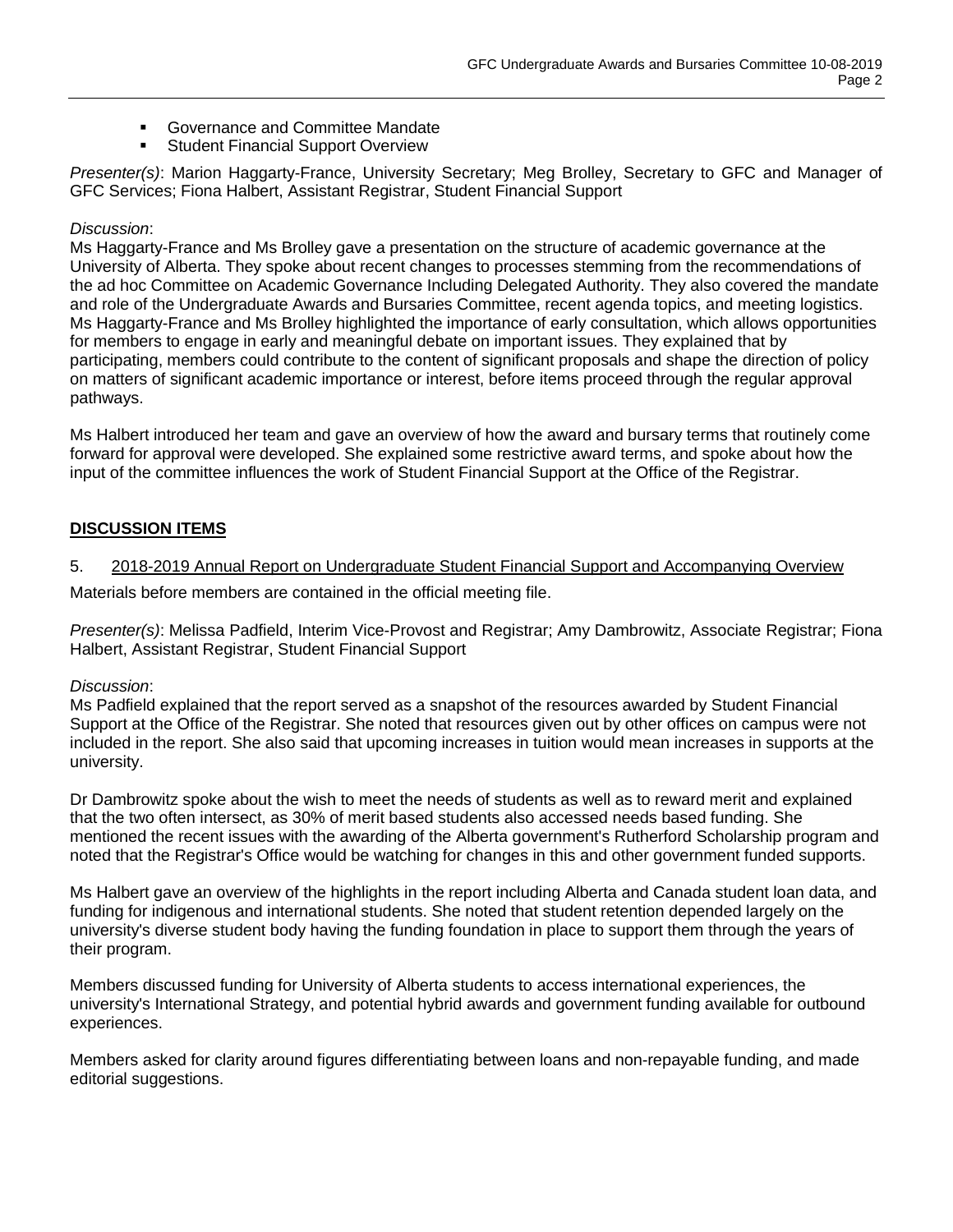# **ACTION ITEMS**

*Secretary's note: The presenters of item 6 asked that the item be considered for recommendation to GFC. The members agreed and voted to amend the agenda to include item 6 as an action item rather than a discussion item.*

6. Rescission of the Awards and Bursaries for Students Policy Suite in UAPPOL and Approval of the Proposed Student Financial Support Policy Suite

Materials before members are contained in the official meeting file.

*Presenter(s)*: Melissa Padfield, Interim Vice-Provost and Registrar; Amy Dambrowitz, Associate Registrar; Fiona Halbert, Assistant Registrar, Student Financial Support

## *Discussion*:

Ms Padfield noted that the proposed changes would create alignment between institutional commitment and administrative practice; reflect current practices, authorities, and roles; be inclusive of graduate student financial support; and allow the University to be agile and adaptive to changes in the postsecondary, provincial, and global environments.

Ms Halbert pointed to the Creation of New Financial Supports Procedure and how it speaks to the role of UABC.

Dr Dambrowitz explained that the changes would align policy and procedure with the Institutional Strategic Plan, *For the Public Good*.

Members asked questions about "indicated financial need" and requested clarification in the document.

## Motion: Bayduza/Murison

THAT the GFC Undergraduate Awards and Bursaries Committee, with delegated authority from General Faculties Council, recommend the approval of the new Student Financial Support Policy Suite, as amended, and as set forth in Attachments 2, 3, 4 and 5, and the concurrent rescission of the existing Awards and Bursaries for Students Policy Suite, to take effect upon final approval.

**CARRIED**

## 7. New Annually Funded Financial Supports for Approval

Materials before members are contained in the official meeting file.

*Presenter(s)*: Fiona Halbert, Assistant Registrar, Student Financial Support; Allen Wolfe, Specialist, Student Financial Support, Office of the Registrar; Shari Klassen, Specialist, Student Financial Support, Office of the **Registrar** 

#### *Discussion*:

Members discussed the Faculty of Science's definition of "innovation"; membership of student groups on campus; how "preference" is not restrictive; the availability of bilingual terms for awards that Faculté Saint-Jean students are eligible for; and how the decisions are made to award bursaries.

#### Motion: Myers/Murison

THAT the GFC Undergraduate Awards and Bursaries Committee approve, with delegated authority from General Faculties Council, the following new annually funded Undergraduate Awards and Bursaries, as submitted by Student Financial Support, as amended, and as set forth in Attachment 1, to be effective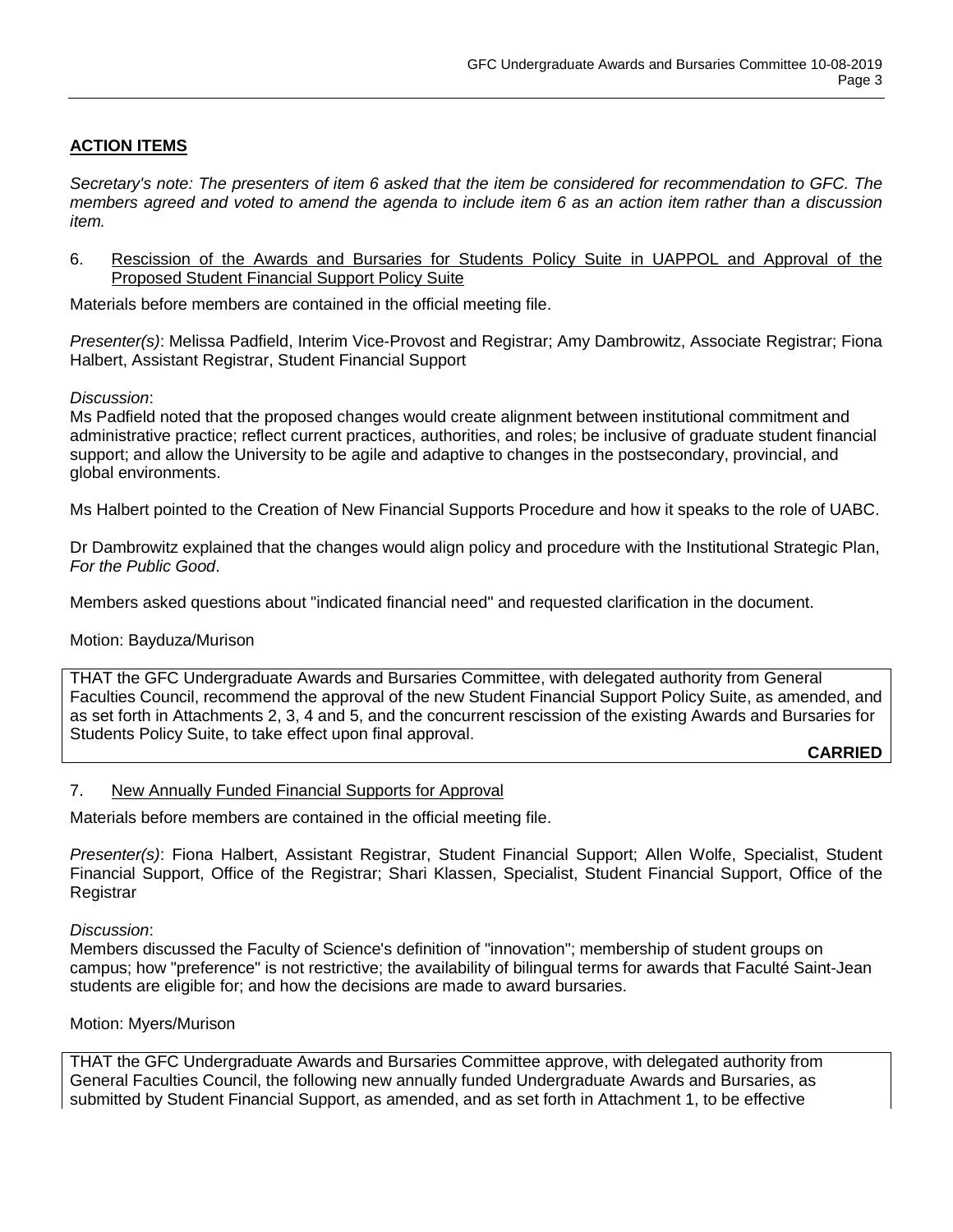## immediately:

- Gary Horlick Memorial Award in Chemistry
- Faculty of Science Excellence Award in Innovation
- Faculty of Science International Travel Award
- Chris Sargent Travel Award
- Western Canada Dental Society Student Fellowship Award
- MLS Class of 1986 Clinical Practicum Leadership Award
- Faye Watkins Award in Accounting
- Ethel Marliss Award for Excellence in Patient Communication
- Jana Lamacova Memorial Award
- International Francophone Entrance Scholarship
- William Muir Edwards Citizenship Award
- Allan and Carol Mah Bursary
- Leola Mae Runions Bursary in Food Science
- Medicine Class of 2018 Bursary

**CARRIED**

## 8. New Endowed Financial Supports for Approval

Materials before members are contained in the official meeting file.

*Presenter(s)*: Fiona Halbert, Assistant Registrar, Student Financial Support; Allen Wolfe, Specialist, Student Financial Support, Office of the Registrar; Shari Klassen, Specialist, Student Financial Support, Office of the **Registrar** 

### *Discussion*:

Members discussed how renewable awards could promote student retention.

## Motion: Coleman/Bayduza

THAT the GFC Undergraduate Awards and Bursaries Committee approve, with delegated authority from General Faculties Council, the following new endowed Undergraduate Awards and Bursaries, as submitted by Student Financial Support and as set forth in Attachment 1, to be effective immediately:

- Forestry Class of 1974 Award
- Pharmacy Class of 1991 Scholarship
- Dr Douglas MacDougall Leadership Award in Third Year Dentistry
- Dr Douglas MacDougall Leadership Award in Fourth Year Dentistry
- Dave Duncan Bursary in Electrical and Computer Engineering
- Lena and Bob Watson Bursary in Nursing
- Western Union Business Solutions Bursary for International Students
- Doug McIvor and Maxine Toth-McIvor Bursary in Education

**CARRIED**

## 9. Amended Financial Supports for Approval

Materials before members are contained in the official meeting file.

*Presenter(s)*: Fiona Halbert, Assistant Registrar, Student Financial Support; Allen Wolfe, Specialist, Student Financial Support, Office of the Registrar; Shari Klassen, Specialist, Student Financial Support, Office of the **Registrar** 

#### *Discussion*:

Members discussed wording conventions, and how to determine if a student is from a rural community.